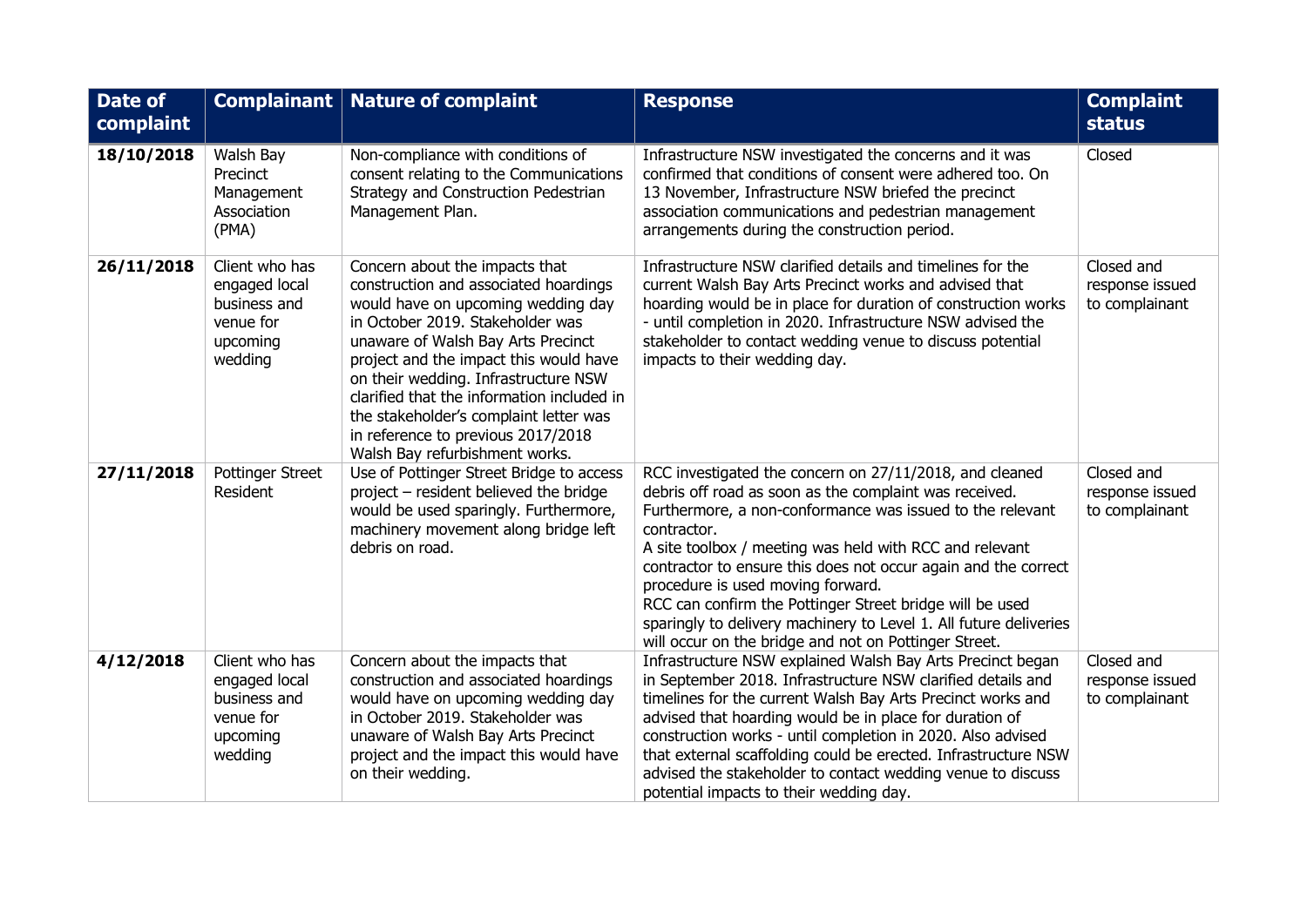| 11/12/2018 | Client who has<br>engaged local<br>business and<br>venue for<br>upcoming<br>wedding                | Concern about the impacts that<br>construction and associated hoardings<br>would have on upcoming wedding day<br>in April 2019. Stakeholder was informed<br>by venue that there would be no visual<br>impacts from construction works. After<br>visiting site, they have found there is a<br>visual impact from the hoarding. | Infrastructure NSW clarified details and timelines for the<br>current Walsh Bay Arts Precinct works and advised that<br>hoarding would be in place for duration of construction works<br>- until completion in 2020. Also advised that external<br>scaffolding could be erected. Infrastructure NSW advised the<br>stakeholder to contact wedding venue to discuss potential<br>impacts to their wedding day. | Closed and<br>responses issued<br>to complainant |
|------------|----------------------------------------------------------------------------------------------------|-------------------------------------------------------------------------------------------------------------------------------------------------------------------------------------------------------------------------------------------------------------------------------------------------------------------------------|---------------------------------------------------------------------------------------------------------------------------------------------------------------------------------------------------------------------------------------------------------------------------------------------------------------------------------------------------------------------------------------------------------------|--------------------------------------------------|
| 7/1/2019   | Relative of client<br>who has<br>engaged local<br>business and<br>venue for<br>upcoming<br>wedding | Concern about the impacts that<br>construction and associated hoardings<br>would have on upcoming wedding day<br>in April 2019. Stakeholder was informed<br>by venue that there would be no visual<br>impacts from construction works. After<br>visiting site, they have found there is a<br>visual impact from the hoarding. | Infrastructure NSW clarified details and timelines for the<br>current Walsh Bay Arts Precinct works and advised that<br>hoarding would be in place for duration of construction works<br>- until completion in 2020. Also advised that external<br>scaffolding could be erected. Infrastructure NSW advised to<br>contact at later date for update on construction.                                           | Closed and<br>response issued<br>to complainant  |
| 16/1/2019  | Relative of client<br>who has<br>engaged local<br>business and<br>venue for<br>upcoming<br>wedding | Concern about the impacts that<br>construction and associated hoardings<br>would have on upcoming wedding day<br>in April 2019. Stakeholder was informed<br>by venue that there would be no visual<br>impacts from construction works. After<br>visiting site, they have found there is a<br>visual impact from the hoarding. | Infrastructure NSW clarified details and timelines for the<br>current Walsh Bay Arts Precinct works and advised that<br>hoarding would be in place for duration of construction works<br>- until completion in 2020. Also advised that no external<br>scaffolding will be erected on date of wedding. Infrastructure<br>NSW advised to contact at later date for update on<br>construction.                   | Closed and<br>response issued<br>to complainant  |
| 25/1/2019  | Pier 6/7 resident                                                                                  | Resident made numerous calls to<br>enquiries 1800 line, however did not<br>receive any call backs from project<br>team.<br>Resident also expressed that level of<br>project information provided through<br>updates is not adequate.                                                                                          | Infrastructure NSW investigated the issue and found there<br>was a technical issue. The issue has been rectified.<br>Infrastructure NSW noted feedback.                                                                                                                                                                                                                                                       | Closed and<br>response issued<br>to complainant  |
| 27/2/2019  | Community<br>member                                                                                | Concern about no information regarding<br>the project, project need and project<br>cost on hoarding at Wharf 4/5 and Pier<br>2/3.                                                                                                                                                                                             | Infrastructure NSW noted feedback and advised all project<br>information is on the website.                                                                                                                                                                                                                                                                                                                   | Closed and<br>response issued<br>to complainant  |
| 26/3/2019  | Walsh Bay<br>Precinct<br>Management                                                                | Safety concern regarding broken glass<br>found on pedestrian footpath. Glass<br>was from a broken window within the<br>construction area.                                                                                                                                                                                     | Richard Crookes Constructions investigated the issue and<br>have put in place a number of corrective and preventative<br>measures including a buffer/exclusion zone to works carried<br>out near windows and ensuring that the buffer/exclusion                                                                                                                                                               | Closed and<br>response issued<br>to PMA          |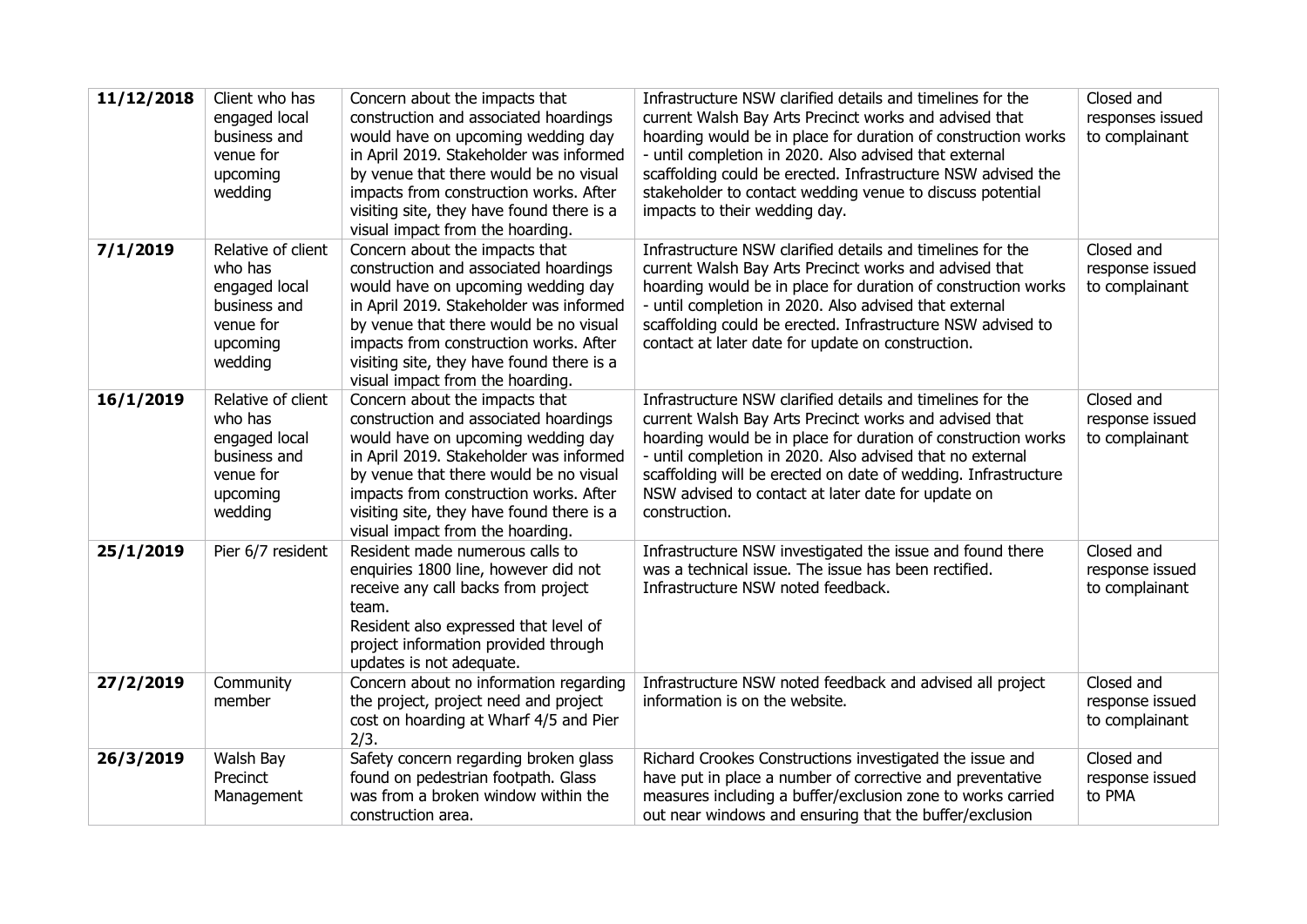|           | Association<br>(PMA)                                        |                                                                                                                                                                                          | zones are communicated in site toolbox talks and site<br>inductions.                                                                                                                                                                                                                 |                                                 |
|-----------|-------------------------------------------------------------|------------------------------------------------------------------------------------------------------------------------------------------------------------------------------------------|--------------------------------------------------------------------------------------------------------------------------------------------------------------------------------------------------------------------------------------------------------------------------------------|-------------------------------------------------|
| 15/7/2019 | Walsh Bay<br>Precinct<br>Management<br>Association<br>(PMA) | Complaint regarding temporary lights<br>inside Wharf 4/5 shining into nearby<br>apartments over the weekend.                                                                             | Richard Crookes Constructions investigated the issue and<br>turned off the lights after work the following Saturday was<br>complete.                                                                                                                                                 | Closed and<br>response issued<br>to PMA         |
| 22/7/2019 | Walsh Bay<br>Precinct<br>Management<br>Association<br>(PMA) | Follow up regarding temporary lights<br>inside Wharf 4/5 shining into nearby<br>apartments over the weekend.                                                                             | Richard Crookes Constructions investigated the issue and re-<br>orientated the lights away from the window and fixed the<br>timing mechanism.                                                                                                                                        | Closed and<br>response issued<br>to PMA         |
| 9/10/2019 | Local resident                                              | Complaint regarding worker behaviour.                                                                                                                                                    | Richard Crookes Constructions investigated the issue and<br>addressed with site personnel.                                                                                                                                                                                           | Closed                                          |
| 6/11/2019 | Local worker                                                | Complaint regarding noisy work.                                                                                                                                                          | Richard Crookes Constructions investigated the issue and<br>advised works are expected to be complete.                                                                                                                                                                               | Closed and<br>response issued<br>to stakeholder |
| 22/1/2020 | Local worker                                                | Complaint regarding noisy work and<br>rocking motions experienced in Shore<br>Studios.                                                                                                   | Richard Crookes Constructions (RCC) investigated the issue<br>and advised of demolition works occurring at Pier 2/3, the<br>equipment being used and how it is certified for use. RCC<br>also provided stakeholder with timeframes for work that could<br>result in noise impacts.   | Closed and<br>response issued<br>to stakeholder |
| 7/4/2020  | Local resident                                              | Complaint regarding extension of work<br>hours on-site introduced in line with<br>Environmental Planning and<br>Assessment (COVID-19 Development -<br>Construction Work Days) Order 2020 | Infrastructure NSW noted feedback and advised no high<br>impact activities will be carried out during these extended<br>work hours.                                                                                                                                                  | Closed and<br>response issued<br>to stakeholder |
| 22/4/2020 | Local resident                                              | Complaint regarding the timing of<br>concrete drilling work occurring at<br>Wharf 4/5.                                                                                                   | Infrastructure NSW investigated the issue and advised works<br>are part of the critical Wharf 4/5 substructure works.                                                                                                                                                                | Closed and<br>response issued<br>to stakeholder |
| 20/6/2020 | Local resident                                              | Complaint regarding chain sawing<br>occurring at Wharf 4/5.                                                                                                                              | Infrastructure NSW investigated the issue and advised works<br>are part of the critical Wharf 4/5 substructure works and<br>noise monitoring reported no exceedances. Richard Crookes<br>Constructions have committed to starting any future chain<br>sawing on Saturdays after 8am. | Closed and<br>response issued<br>to stakeholder |